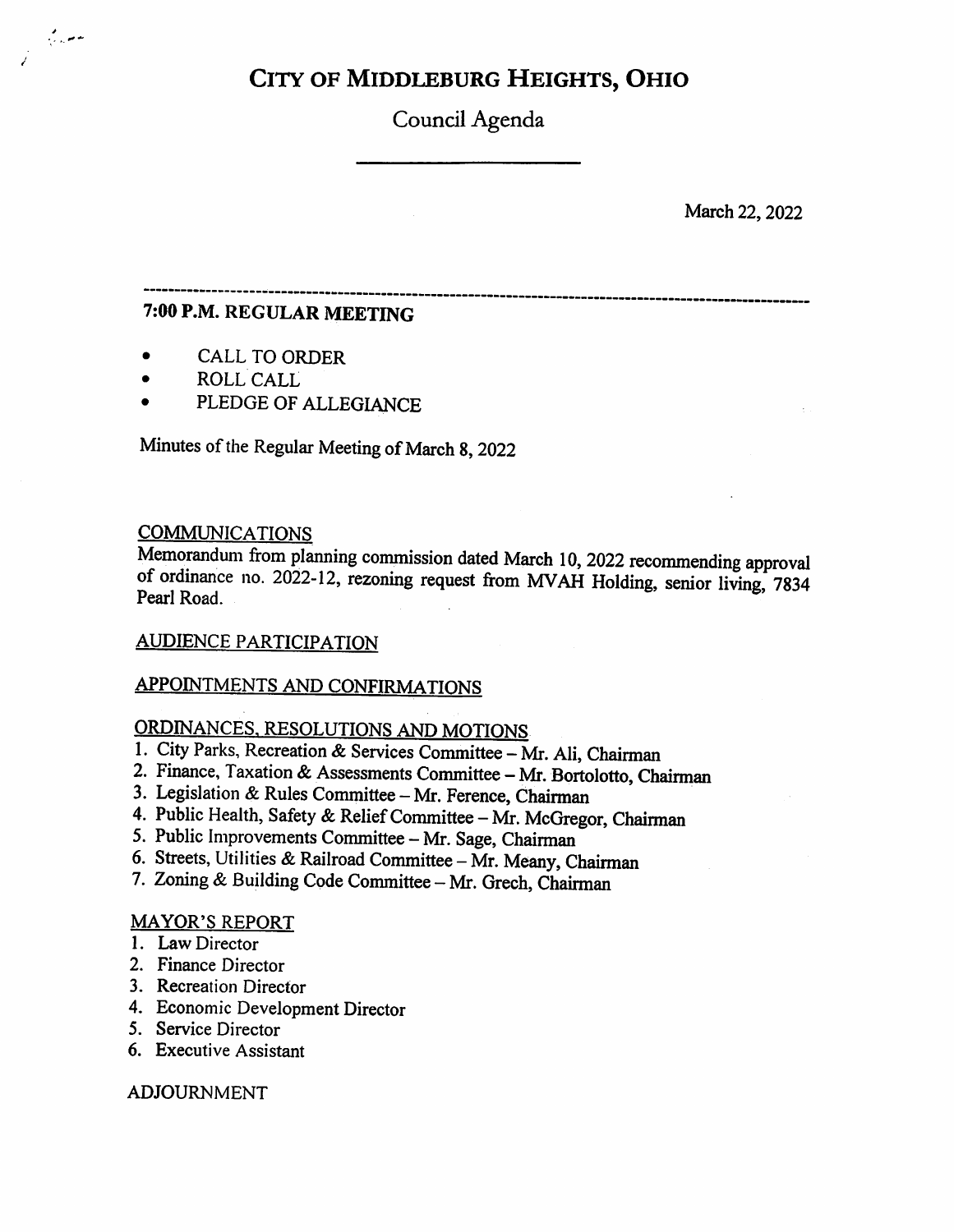# City of Middleburg Heights, Ohio

### Council Agenda

MARCH 22,2022 PAGE 2  $\left( \begin{array}{cc} 0 & 0 \\ 0 & 0 \end{array} \right)$ 

### 2022 PENDING LEGISLATION

### ORDINANCE NO. 2022-12 - INTRODUCED BY COUNCILMAN GRECH

An Ordinance rezoning permanent parcel number 373-08-015 from its present zoning classification Rl-A (One-Family A Residential District) and RMF-1 (Multi-Family Residential District) to SR/LC (Senior Residence/Life Care District) (MVAH Holding - Senior Living Pearl Road)

(First reading and referred to Planning Commission 2/8/22, Second reading 2/22/22)

### ORDINANCE NO. 2022-16 - INTRODUCED BY COUNCILMAN GRECH

An Ordinance rezoning permanent parcel number 372-20-031 from its present zoning classification RS (Retail Service District) to PMU (Planning Mixed Use District) - WXZ Development, Southland

(First reading and referred to Planning Commission 2/22/22, Second reading 3/8/22)

### ORDINANCE NO. 2022-24 - INTRODUCED BY COUNCILMAN GRECH

An Ordinance adopting a revised zoning code and a revised zone map of the City of Middleburg Heights, Ohio and repealing Ordinance No. 1982-170 and all amendments thereto (First reading and referred to Planning Commission 3/8/22)

### UN-NUMBERED LEGISLATION

### INTRODUCED BY COUNCILMAN SAGE

A Resolution in support of the Ukrainian Community in northeast Ohio and residents of Ukraine standing in solidarity and declaring an emergency

### INTRODUCED BY MAYOR CASTELLI

An Ordinance authorizing the mayor and finance director to enter into a contract with Zambelli Fireworks Manufacturing Company

### INTRODUCED BY MAYOR CASTELLI

An Ordinance authorizing the mayor and finance director to enter into a purchase agreement for the purchase of certain real estate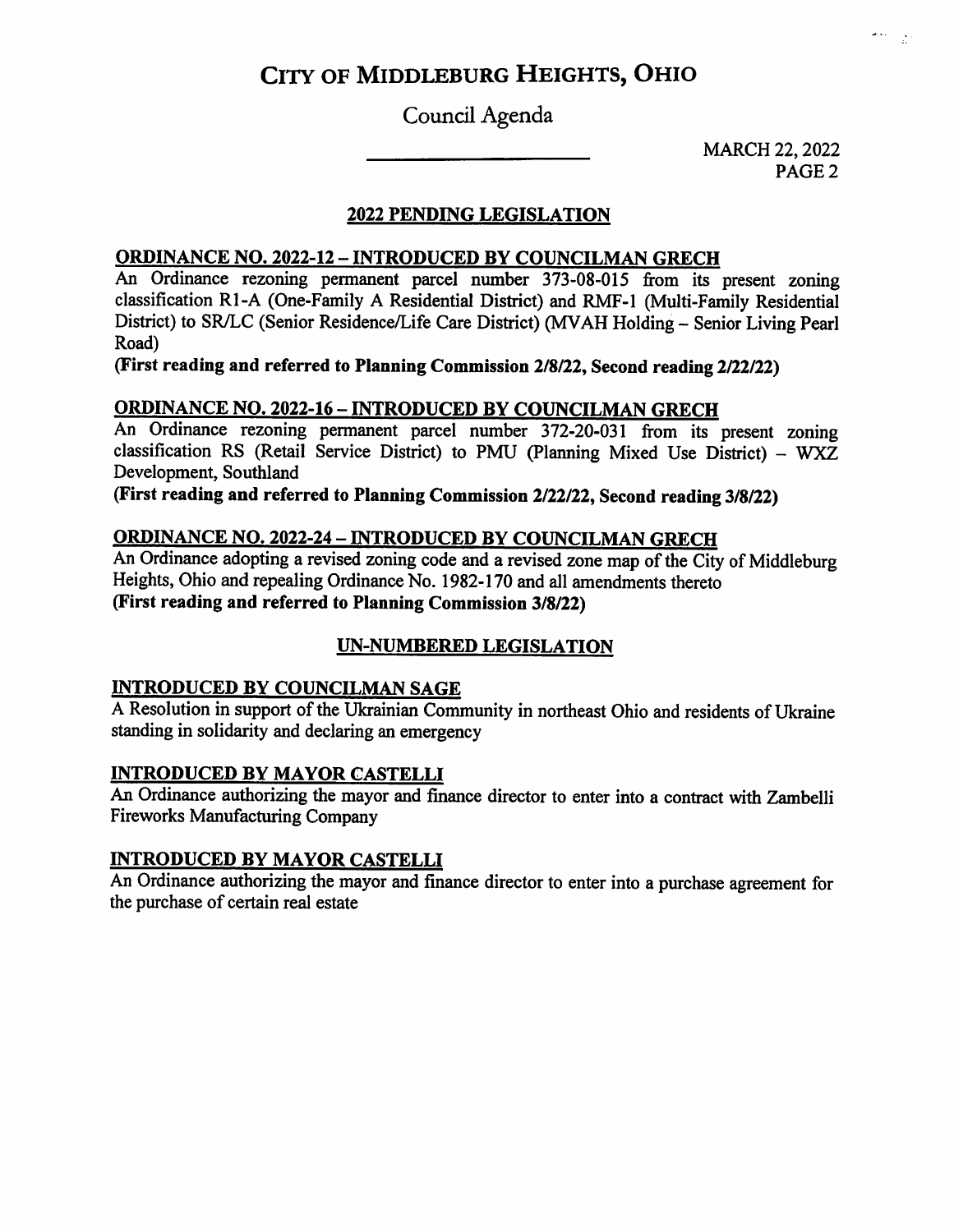# City of Middleburg Heights, Ohio

Council Agenda

MARCH 22, 2022 PAGE<sub>3</sub>

# $ZONING & BULDING CODE COMMITTEE - Mr. Grech, Chairman$ <br>9-24-19 Discussion regarding ordinance regulating fences

- 9-24-19 Discussion regarding ordinance regulating fences
- 11-23-21 Rezoning application received from MVAH Holding LLC to rezone property on Pearl Road for a senior independent living development

## FINANCE, TAXATION & ASSESSMENTS COMMITTEE - Mr. Bortolotto, Chairman

## CITY PARKS, RECREATION & SERVICES COMMITTEE - Mr. Ali, Chairman

2-13-18 Dog Park

 $\frac{1}{\sqrt{2}}\int_{0}^{\frac{1}{2}}\frac{e^{i\omega t}}{t^{2}}dt$ 

- 11-13-18 Ordinance No. 2018-92, Dedicated space for seniors in community center
- 2-26-19 Proposed Charter Amendments - mayor term limits/firing of directors

# LEGISLATION & RULES COMMITTEE - Mr. Ference, Chairman<br>2-26-13 Vote Abstention Rule

- 2-26-13 Vote Abstention Rule<br>9-10-19 Term Limits
- Term Limits

### PUBLIC HEALTH, SAFETY & RELIEF COMMITTEE - Mr. McGregor, Chairman<br>9-22-20 Hotel/Motel Security Legislation Hotel/Motel Security Legislation

# PUBLIC IMPROVEMENTS COMMITTEE - Mr. Dan Sage, Chairman<br>6-26-12 Police Department Expansion Project or new facility

Police Department Expansion Project or new facility

# STREETS, UTILITIES & RAILROAD COMMITTEE - Mr. Meany, Chairman<br>1-22-19 Letter from Diane Bickett Executive Director dated January 7.

Letter from Diane Bickett, Executive Director, dated January 7, 2019 regarding ratification of the Cuyahoga County Solid Waste Management Plan update

# AD-HOC COMMITTEE<br>12-22-09 Preservatio

Preservation of the Little Red School House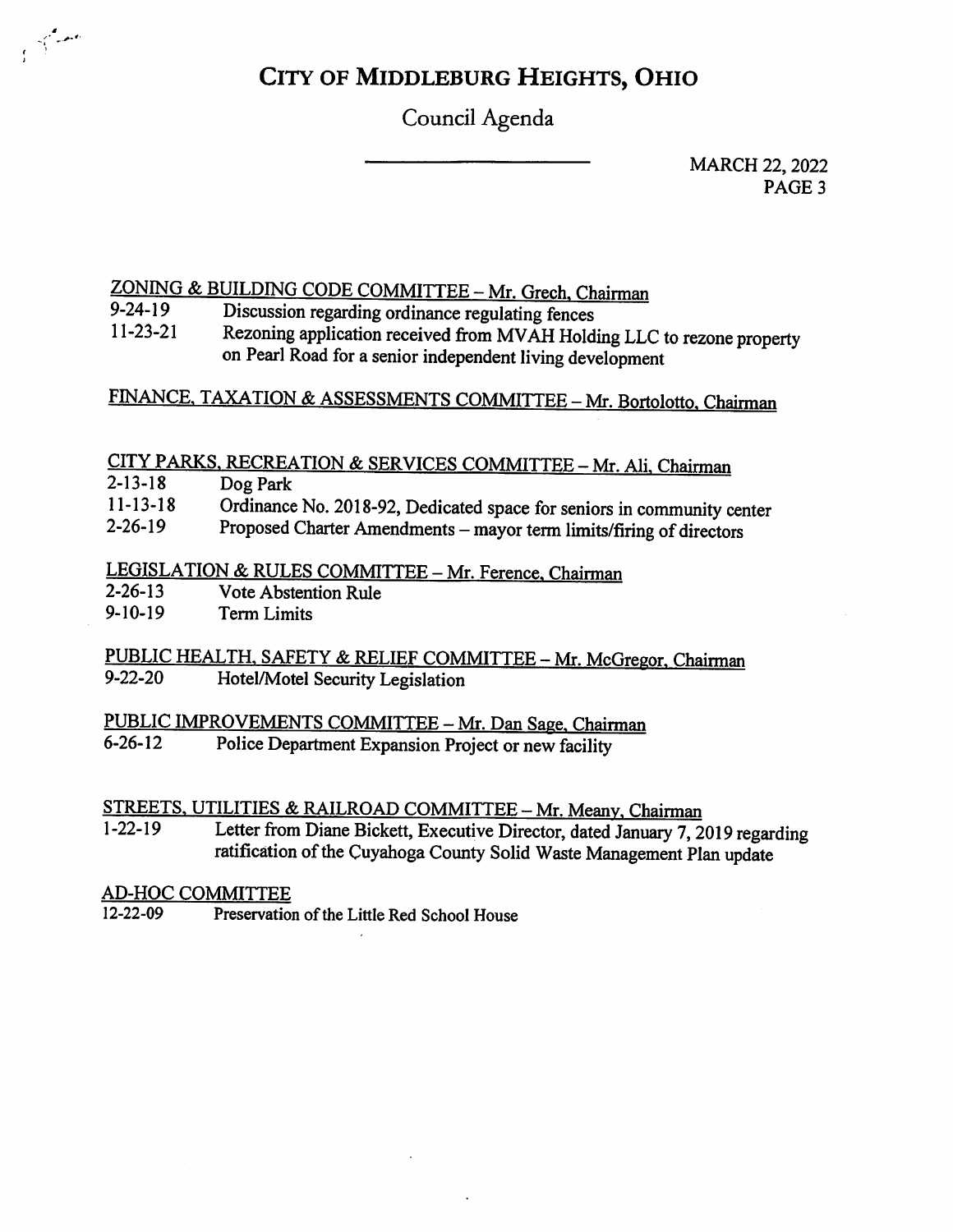# CITY OF MIDDLEBURG HEIGHTS

15700 Bagley Road • Middleburg Heights, Ohio 44130 • 440-239-6252 • Fax 440-234-9092 kearley@middleburgheights.com



Kim Earley Secretary

 $\frac{1}{2}$  ,  $\chi$ 

Norman H. Herwerden Building Commissioner

# MEMORANDUM

TO: MARY ANN MEOLA, CLERK OF COUNCIL

FROM: KIM EARLEY, PLANNING COMMISSION SECRETARY

DATE: MARCH 10, 2022

SUBJECT: ORDINANCE 2022-12, MVAH REZONING

At the regularly scheduled Planning Commission meeting March 9, 2022 members voted to recommend approval of Ordinance 2022-12 rezoning Permanent Parcel Number 373-18-015 from the One-Family A Residential (Rl-A) Zoning District and Residential Multi-Family (RMF-1) Zoning District to the Senior Residence/Life Care (SR/LC) Zoning District for MVAH Holding, Senior Living, 7834 Pearl Road.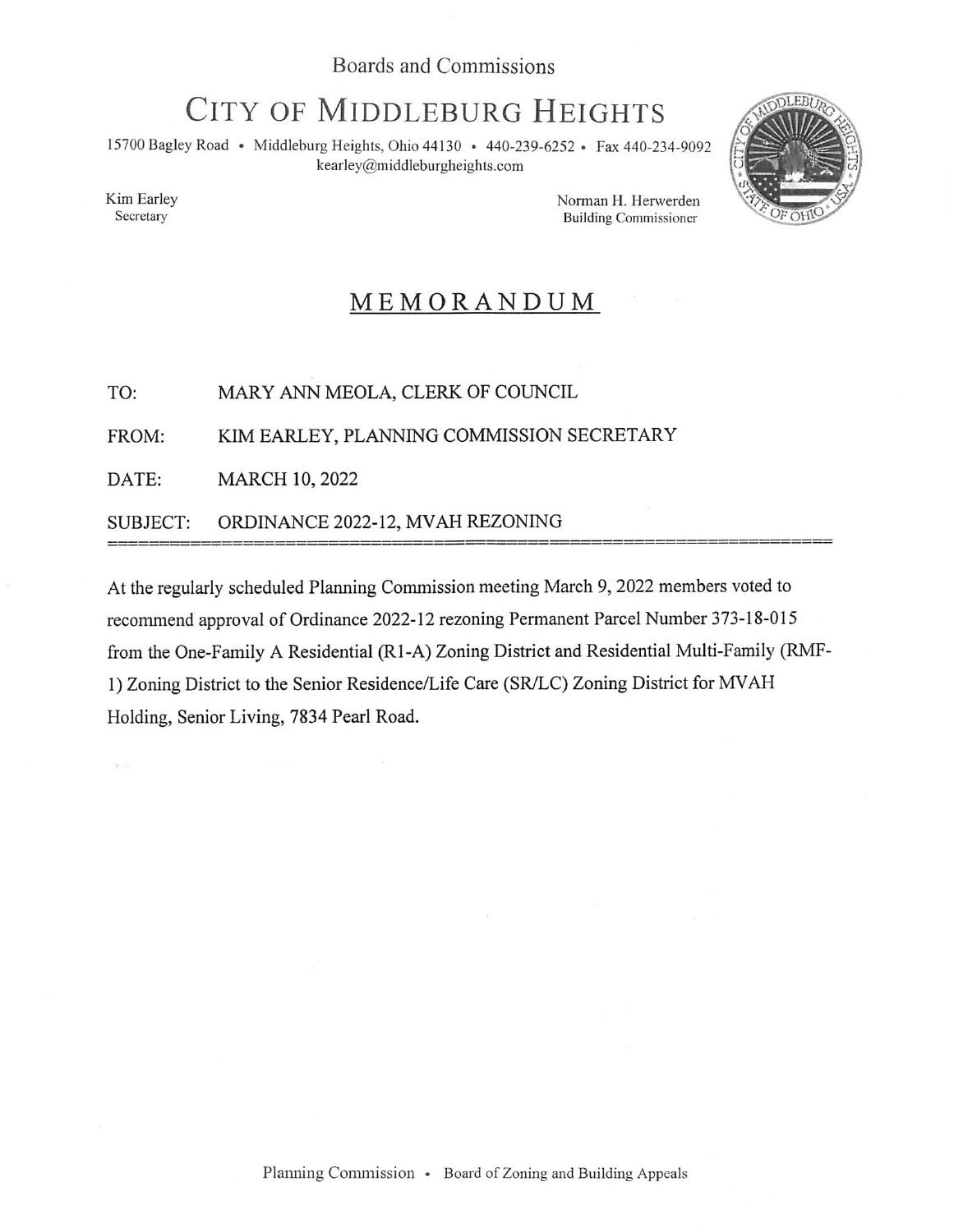DELIVERED MAR 1 7 2022

## CITY OF MIDDLEBURG HEIGHTS, OHIO

Resolution No. 2022-

Introduced By: Mr. Sage Co-Sponsors: Mr. Bortolotto, Mr. All Mr. Meany, Mr. McGregor, Mr. Ference, Mr. Grech

### A RESOLUTION

### IN SUPPORT OF THE UKRAINIAN COMMUNITY IN NORTHEAST OHIO AND RESIDENTS OF UKRAINE STANDING IN SOLIDARITY AND DECLARING AN EMERGENCY

WHEREAS, the people of Ukraine gained their independence from Soviet Russia in 1991, have built a democratic and pluralistic society, which allows for freedom of religion, speech and foster the growth of their rich culture allowing them to take their rightful place on the world stage; and

WHEREAS, on February 23, 2022, Russian forces under the direction of Vladimir Putin launched an invasion of Ukraine the likes of which we have not seen since World War II, killing thousands, and creating a crisis of a global scale, forcing hundreds of thousands of civilians to flee, and blatantly violating international law; and

WHEREAS, The United States has condemned this "unprovoked and unjustified" attack, and reassured that it supports all actions taken by the Ukrainian military and all those involved in defending Ukraine; and

WHEREAS, Greater Cleveland is home to the largest Ukrainian populations in Ohio, residents who bring with them their identity, work ethic and strengthen our diverse communities, many have come as immigrants or are descended from Ukrainian ancestors and have added to our economy, public service and continue to enhance Ohio's cultural and social landscape and help our cities flourish.

NOW, THEREFORE, BE IT RESOLVED BY THE COUNCIL OF THE CITY OF MIDDLEBURG HEIGHTS, STATE OF OHIO, AS FOLLOWS:

Section 1: Ukraine and all of the casualties and sacrifices that are being made by those in Ukraine; we hold dear in our hearts the families that have taken up arms for this just cause and stand with Ukraine while an atrocity is being committed on its homeland. We recognize all those who are fighting for freedom and democracy in

Section 2: City of Middleburg Heights, do hereby stand in solidarity with our Ukrainian That the Mayor and the Council, on behalf of all the residents of the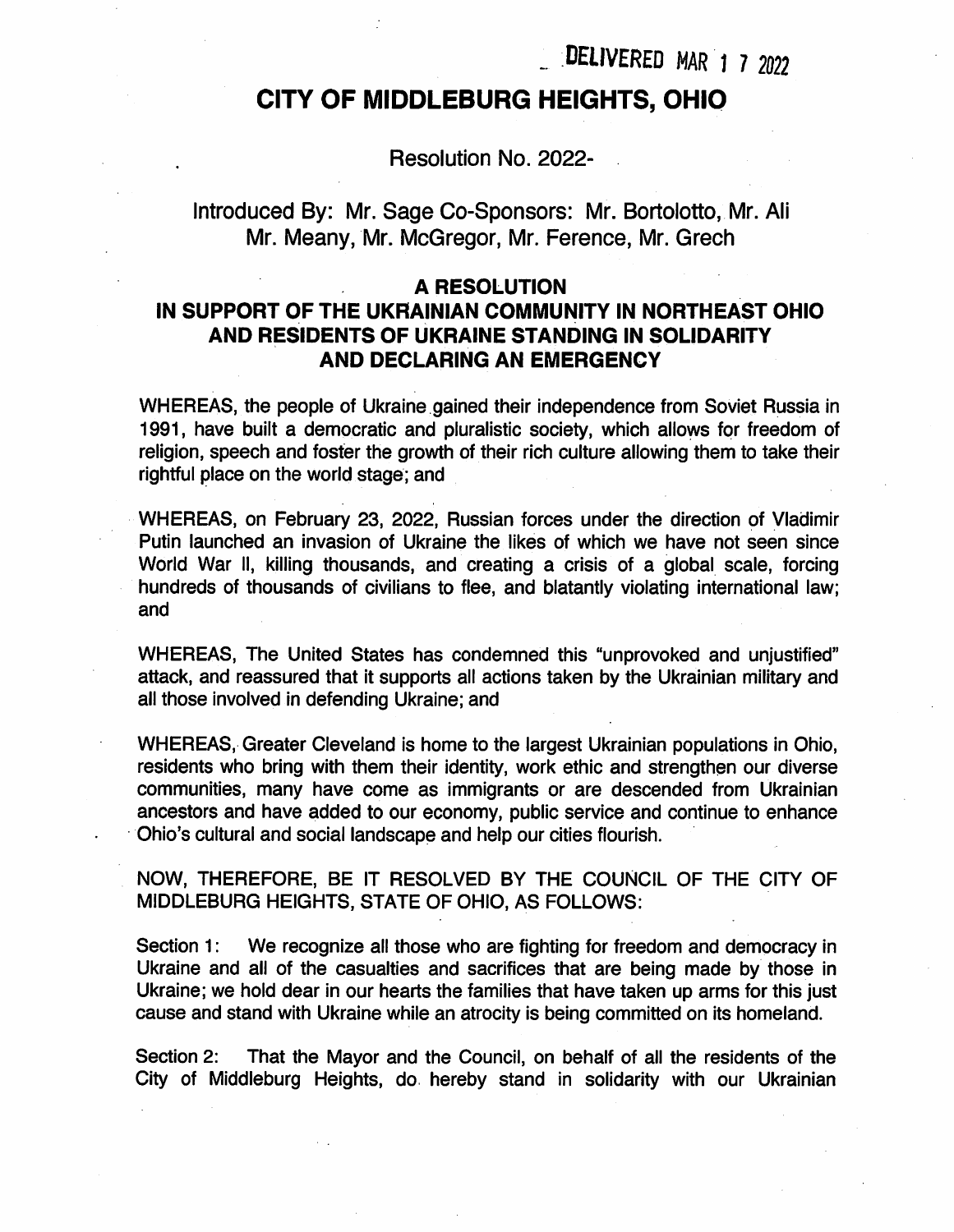Communities and the brave citizens of Ukraine who are facing their "darkest hour against the onslaught of the brutal armies of Russia.

Section 3; accurate copy of this Resolution to Oksana Markarova, the Ukrainian Ambassador to the United States. That the Clerk of Council is hereby directed to forward a true and

Section 4: concerning and relating to the passage of this Resolution were adopted in an open meeting of this Council, and that all deliberations of this Council and any of its committees that resulted in such formal actions were in meetings open to the public, in compliance with all legal requirements, including Chapter 107 of the Middleburg Heights Code and Section 121.22 of the Ohio Revised Code. It is hereby found and determined that all formal actions of this Council

Section 5: immediately necessary for the preservation of the public peace, health, safety, and welfare of said City, and for the further reason that this measure is necessary due to the ongoing unrest in our Ukraine Communities and the citizens of Ukraine. Wherefore, provided this Resolution receives the affirmative vote of at least twothirds (2/3) of the members of Council it shall take effect and be in force immediately upon its passage and approval by the Mayor. That this Resolution is hereby declared to be an emergency measure

Passed: **Example 2018** 

President of Council

Attest:

Clerk of Council **Approved On:** 

Presented to Mayor:

|                   | Yea<br>Nay |   | Mayor |
|-------------------|------------|---|-------|
| <b>Bortolotto</b> |            |   |       |
| Ali               |            |   |       |
| <b>Sage</b>       |            |   |       |
| Meany             |            |   |       |
| <b>McGregor</b>   |            | ٠ |       |
| Ference           |            | ٠ |       |
| Grech             |            |   |       |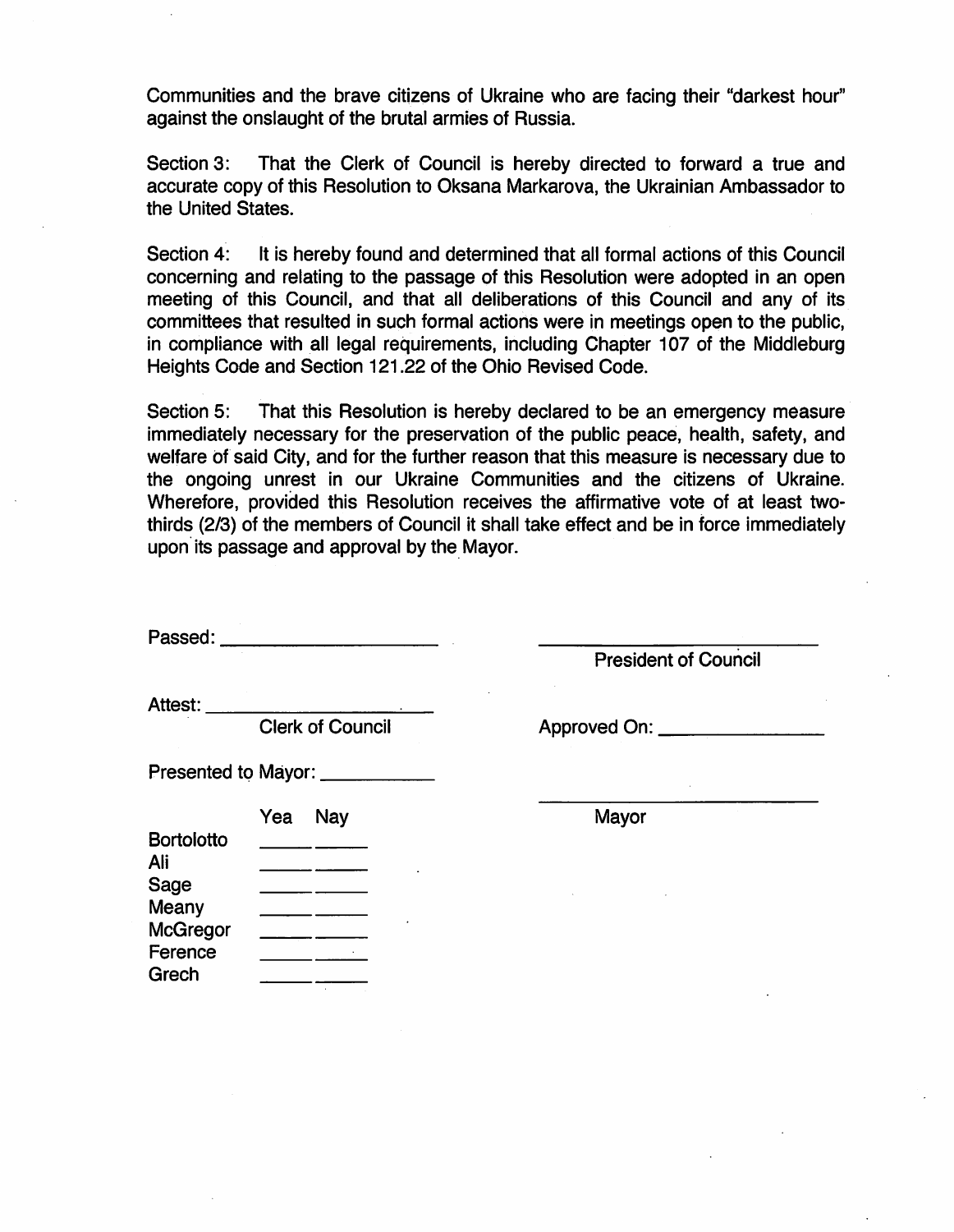DELIVERED MAR 1 7 2022

## CITY OF MIDDLEBURG HEIGHTS, OHIO

Ordinance No. 2022-

### Introduced By: Mayor Matthew Castelli

### AN ORDINANCE AUTHORIZING THE MAYOR AND FINANCE DIRECTOR TO ENTER INTO A CONTRACT WITH ZAMBELLI FIREWORKS MANUFACTURING COMPANY

WHEREAS, the City's purchasing policy requires City Council approval on any single purchase of products or services exceeding \$25,000 or any professional service contract exceeding \$10,000, with the exception of items purchased through or at an amount equal to an approved cooperative purchasing agreement; and

WHEREAS, the City desires to retain the services of a competent and qualified contractor to provide certain products/services to the City; and

WHEREAS, Zambelli Fireworks Manufacturing Company is competent and qualified to furnish products and/or services to the City and has provided a responsive and responsible proposal, and desires to provide Summer in the City-Fireworks Display.

NOW, THEREFORE, BE IT ORDAINED BY THE COUNCIL OF THE CITY OF MIDDLEBURG HEIGHTS, STATE OF OHIO, AS FOLLOWS:

Section 1: That the Mayor and Finance Director are hereby authorized to enter into a contract with Zambelli Fireworks Manufacturing Company to provide certain products and/or services to the City, a copy of which is attached hereto and marked "Exhibit A".

It is hereby found and determined that all formal actions of this Council concerning and relating to the passage of this Ordinance were adopted in an open meeting of this Council, and that all deliberations of this Council and any of its committees that resulted in such formal actions were in meetings open to the public, in compliance with all legal requirements, including Chapter 107 of the Middleburg Heights Code and Section 121.22 of the Ohio Revised Code. Section 2:

Passed: **Example 2018** 

President of Council

Attest:

f

Clerk of Council **Approved On:** 

Presented to Mayor:

**Mayor**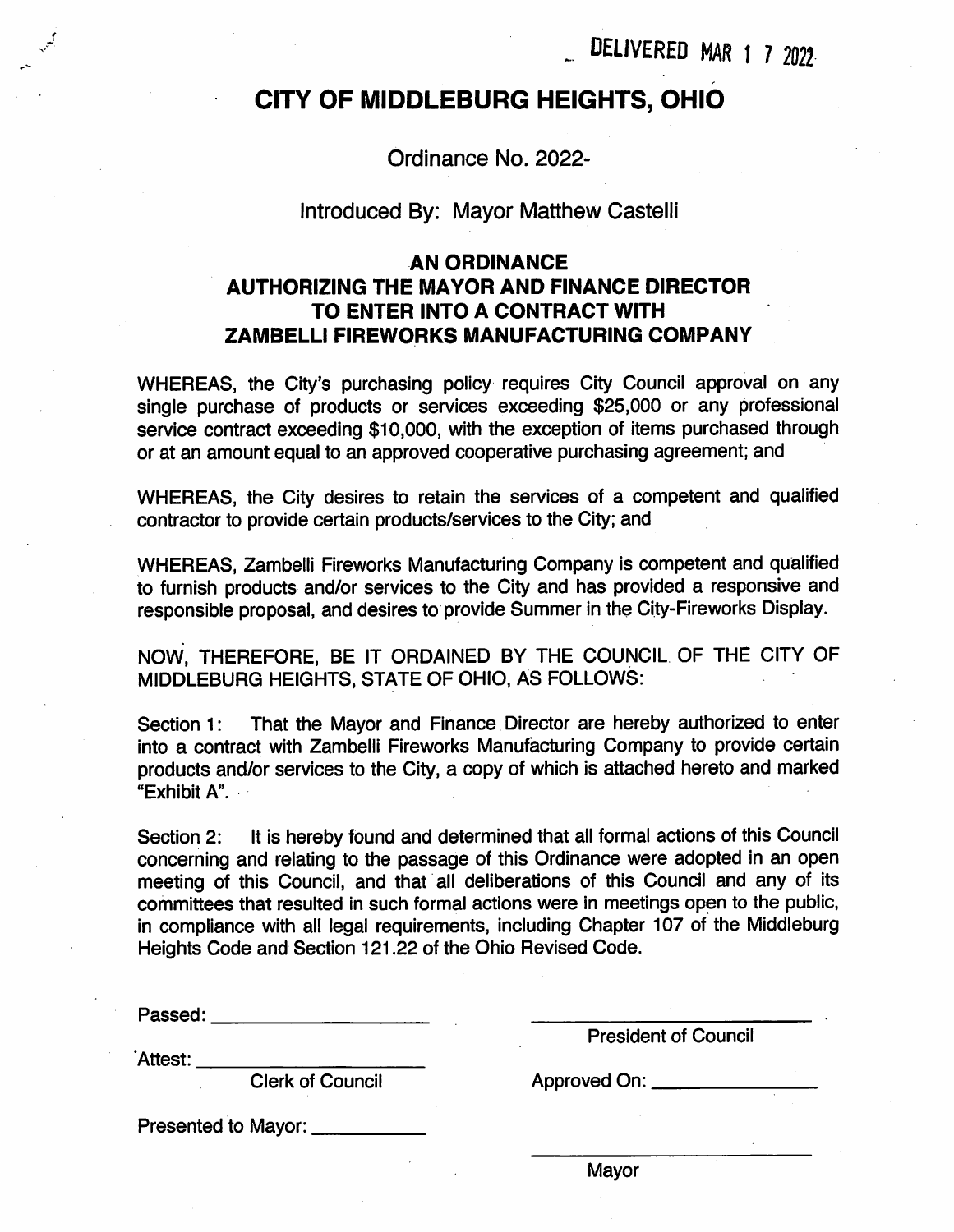1. 经公司 建立

|                          |     |                          | such as the control of the control               |  |
|--------------------------|-----|--------------------------|--------------------------------------------------|--|
|                          | Yea | Nay                      |                                                  |  |
| <b>Bortolotto</b><br>Ali |     | <b>Contract Contract</b> |                                                  |  |
| <b>Sage</b><br>Meany     |     | <u> 1999 - Marcel</u>    | 이 사람 후 아이들은 사람들은 아이들이 있다.<br>网络加拿大人 计语言 医脑膜炎 经无数 |  |
| McGregor<br>Ference      |     |                          |                                                  |  |
| Grech                    |     |                          | 的第三人称单数 计解释文件文件 医心包结 人名法加                        |  |

 $\mathcal{O}_{\mathcal{A}}(\mathcal{A})$  and  $\mathcal{O}_{\mathcal{A}}(\mathcal{A})$  $\label{eq:2.1} \frac{1}{2} \sum_{i=1}^n \frac{1}{2} \sum_{i=1}^n \frac{1}{2} \sum_{i=1}^n \sum_{j=1}^n \frac{1}{2} \sum_{i=1}^n \frac{1}{2} \sum_{i=1}^n \frac{1}{2} \sum_{j=1}^n \frac{1}{2} \sum_{j=1}^n \frac{1}{2} \sum_{j=1}^n \frac{1}{2} \sum_{j=1}^n \frac{1}{2} \sum_{j=1}^n \frac{1}{2} \sum_{j=1}^n \frac{1}{2} \sum_{j=1}^n \frac{1}{2} \sum_{$  $\mathcal{M}_{\text{c}}$  , where  $\mathcal{M}_{\text{c}}$  is the set of  $\mathcal{M}_{\text{c}}$ 

 $\label{eq:2.1} \frac{d\mathbf{r}}{dt} = \frac{d\mathbf{r}}{dt} \left[ \begin{array}{cc} \mathbf{r} & \mathbf{r} \\ \mathbf{r} & \mathbf{r} \end{array} \right] \mathbf{r} \left[ \begin{array}{cc} \mathbf{r} & \mathbf{r} \\ \mathbf{r} & \mathbf{r} \end{array} \right]$  $\sim 10^{11}$  km s  $^{-1}$ (一) 第一章  $\sim 100$  km s  $^{-1}$ a sa kalifata na matangan sa kalifata na matangan na matangan na matangan na matangan na matangan na matangan<br>Tanggan na matangan na matangan na matangan na matangan na matangan na matangan na matangan na matangan na mat 

the state and state of employees that a state of the state of the state of the state of the state of the state of the state of the state of the state of the state of the state of the state of the state of the state of the 不能再增 医不同性质过敏症 医第二次性的

的复数人名英格兰人姓氏赫斯特的变体 医阿尔德氏神经神经 医肠动脉炎 医细胞的 计自动的  $\label{eq:2} \mathcal{L}=\frac{1}{2}\sum_{i=1}^N\frac{1}{2}\sum_{i=1}^N\frac{1}{2}\sum_{i=1}^N\frac{1}{2}\sum_{i=1}^N\frac{1}{2}\sum_{i=1}^N\frac{1}{2}\sum_{i=1}^N\frac{1}{2}\sum_{i=1}^N\frac{1}{2}\sum_{i=1}^N\frac{1}{2}\sum_{i=1}^N\frac{1}{2}\sum_{i=1}^N\frac{1}{2}\sum_{i=1}^N\frac{1}{2}\sum_{i=1}^N\frac{1}{2}\sum_{i=1}^N\frac{1}{2}\sum_{i=1$ 

通知 医内侧肌瘤 网络树树树木 网络罗马城市 医耳蜗切除术 医中心肌 医心包 an di sebagai di banyakan di banyakan di banyakan di sebagai di banyakan di banyakan di banyakan di banyakan.<br>Sebagai di banyakan di banyakan di banyakan di banyakan di banyakan di banyakan di banyakan di banyakan.<br>Sebagai 

> $\sim 100\,{\rm Mpc}$  $\mathcal{O}(\mathcal{O}_\mathcal{A})$  . The  $\mathcal{O}(\mathcal{O}_\mathcal{A})$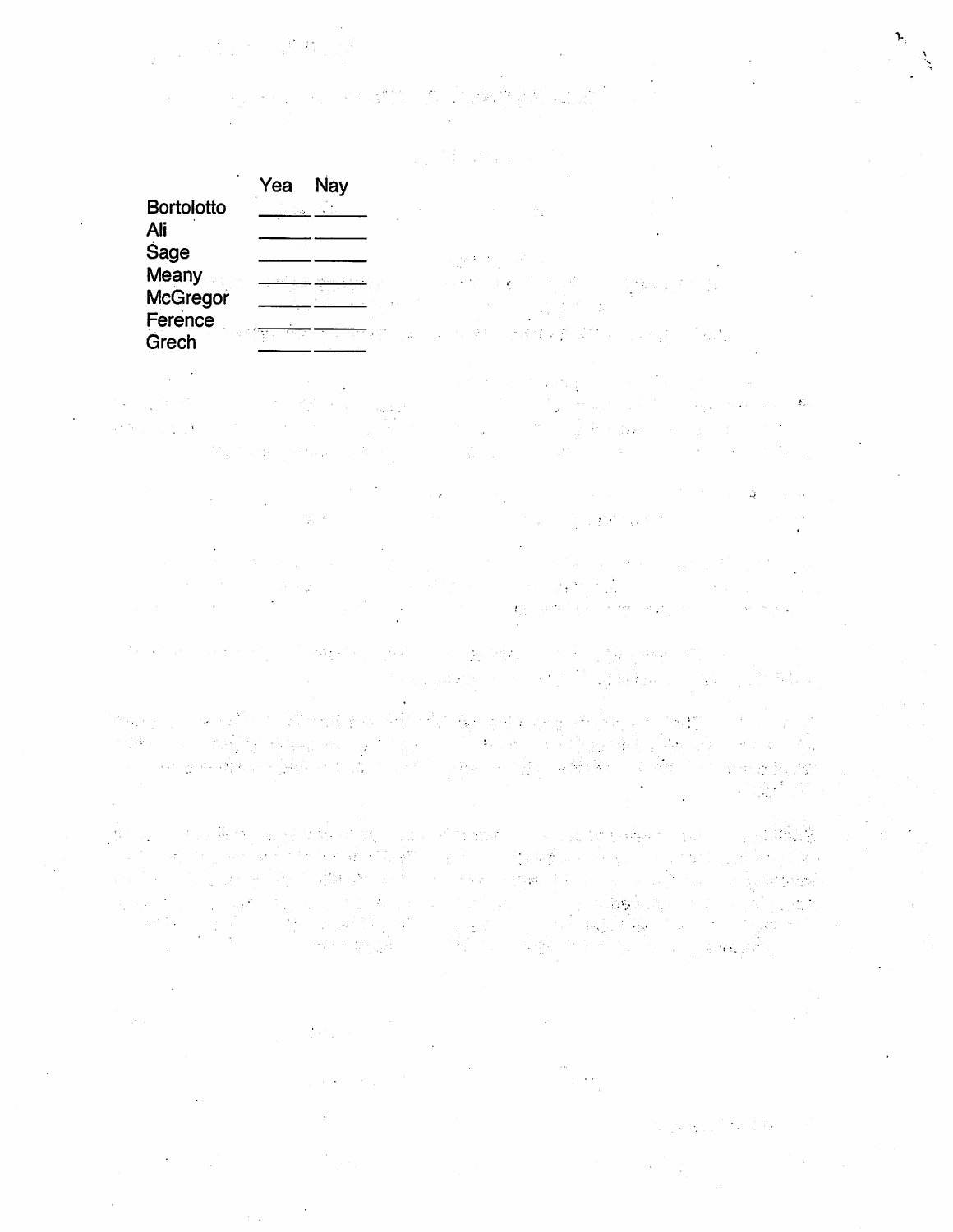THIS CONTRACT AND AGREEMENT (this "Contract") is made effective as of this 15th day of March 2022, by and between:

Zambelli Fireworks Manufacturing Co. of Warrendale, Pennsylvania (hereinafter referred to as "Zambelli"), -AND-

#### The City of Middleburg Heights, Ohio (hereinafter referred to as "Client").

WHEREAS, Zambelli is in the business of designing and perfonning exhibitions and displays of fireworks; and WHEREAS, Client desires that Zambelli provide an exhibition and display of fireworks for Client's benefit pursuant to the tenns and conditions hereof, and Zambelli desires to perform an exhibition and display of fireworks for Client's benefit pursuant to the terms and conditions hereof

#### NOW, THEREFORE, in consideration of the mutual agreements herein contained:

Zambelli, intending to be legally bound, agrees as follows:

/

Zambelli agrees to sell, furnish and deliver to Client a fireworks display [per the program submitted by Zambelli to Client, accepted by Client and made a part hereof] (hereinafter referred to as the "Display") to be exhibited on the display date set forth below (hereinafter referred to as the "Display Date"), or on the postponement date set forth below [if the Display is postponed as provided herein], (hereinafter referred to as the "Postponement Date") which Display Date and Postponement Date have been agreed upon at the time of signing this Contract, 1.

#### Display Date: June 18, 2022 **Postponement Date:** June 19, 2022

- Zambelli agrees to furnish the services of display technicians (hereinafter referred to as "Display Technicians") who are sufficiently trained to present the Display. Zambelli shall detennine in its sole discretion the number of Display Technicians necessary to take charge of and safely present the Display. 2.
- Zambelli agrees to furnish insurance coverage in connection with the Display for bodily injury and property damage, including products liability, which insurance shall include Client as additional insured regarding claims made against Client for bodily injury or property damage arising from the operations of Zambelli in perfonning the Display provided for in this Contract. Such insurance afforded by Zambelli shall not include claims made against Client for bodily injury or property damage arising from failure of Client, including through or by its employees, agents and independent contractors, to perfonn its obligations under this Contract, including without limitation those set forth in paragraphs 6 and 7 below. Client shall indemnify and hold Zambelli harmless from all claims and suits made against Zambelli for bodily injury or property damage arising from failure of Client, including through or by its employees, agents and independent contractors, to perform its obligations under this Contract, including without limitation those set forth in paragraphs 6 and 7 below. Zambelli furnished insurance exposure in connection with the subject Display is not subject to deviation. Should client request any scale of modification; corresponding fee(s) to accommodate shall not be borne by Zambelli. 3.

Client, intending to be legally bound, agrees as follows:

Client agrees to pay Zambelli the sum of \$27,000.00 (hereinafter referred to as the "Purchase Price"), fifty percent (50%) of which is due upon signing this Contract and the balance of which is due at noon three (3) days prior to the Display Date. Zambelli reserves the right to add to Client's invoice an equitable transportation surcharge in the event of any material increase in transportation costs (including the cost of fuel and third party shipping costs) to Zambelli after the date of this Contract. In addition. Client agrees to pay a postponement fee of fifteen percent (15%) of the Purchase Price plus Additional Third Party Charges (as defined in paragraph 11 below) if the Display is fired on the Postponement Date, or twentyfive percent (25%) of the Purchase Price plus Additional Third Party Charges if the Display is fired on a date other than the Display Date or the Postponement Date ("Alternate Date"). The Alternate Date must occur within six months of the original Display Date at a time agreeable to both Zambelli and the Client. Generally, Alternate Dates will not include the period from June 28<sup>th</sup> through July  $7<sup>th</sup>$ . Checks shall be made payable to Zambelli Fireworks Manufacturing Co., unless otherwise authorized in writing by Zambelli, NO CASH shall be paid to any agent or employee of Zambelli, unless otherwise authorized in writing by Zambelli. There shall be no refund of the Purchase Price due and payable under this paragraph 4, except as specifically provided in paragraph 11 below. 4.

#### Revised 2-12-18 M:\Word\Contracts

- Client agrees to meet all deadlines including but not limited to the following: 5.
	- Client must select a suitable place for the Display, including a firing and debris zone reasonably acceptable to Zambelli (hereinafter referred to as the "Display Area") and submit such selection to Zambelli no later than sixty (60) days prior to the Display Date. The Display Area shall adhere to or exceed applicable National Fire Protection Association ("NFPA") standards including the Zambelli guideline that the Display Area have a radius of at least 100 feet per inch (or as mutually agreed to between Zambelli and Client) of the largest diameter pyrotechnic from the firing site in all directions to any parking area, spectators, inhabited buildings, public roads, or active railroad. Client shall submit a site map (attached hereto as Exhibit A) to Zambelli accurately representing the physical characteristics of the Display Area as pertains to NFPA and Zambelli (a)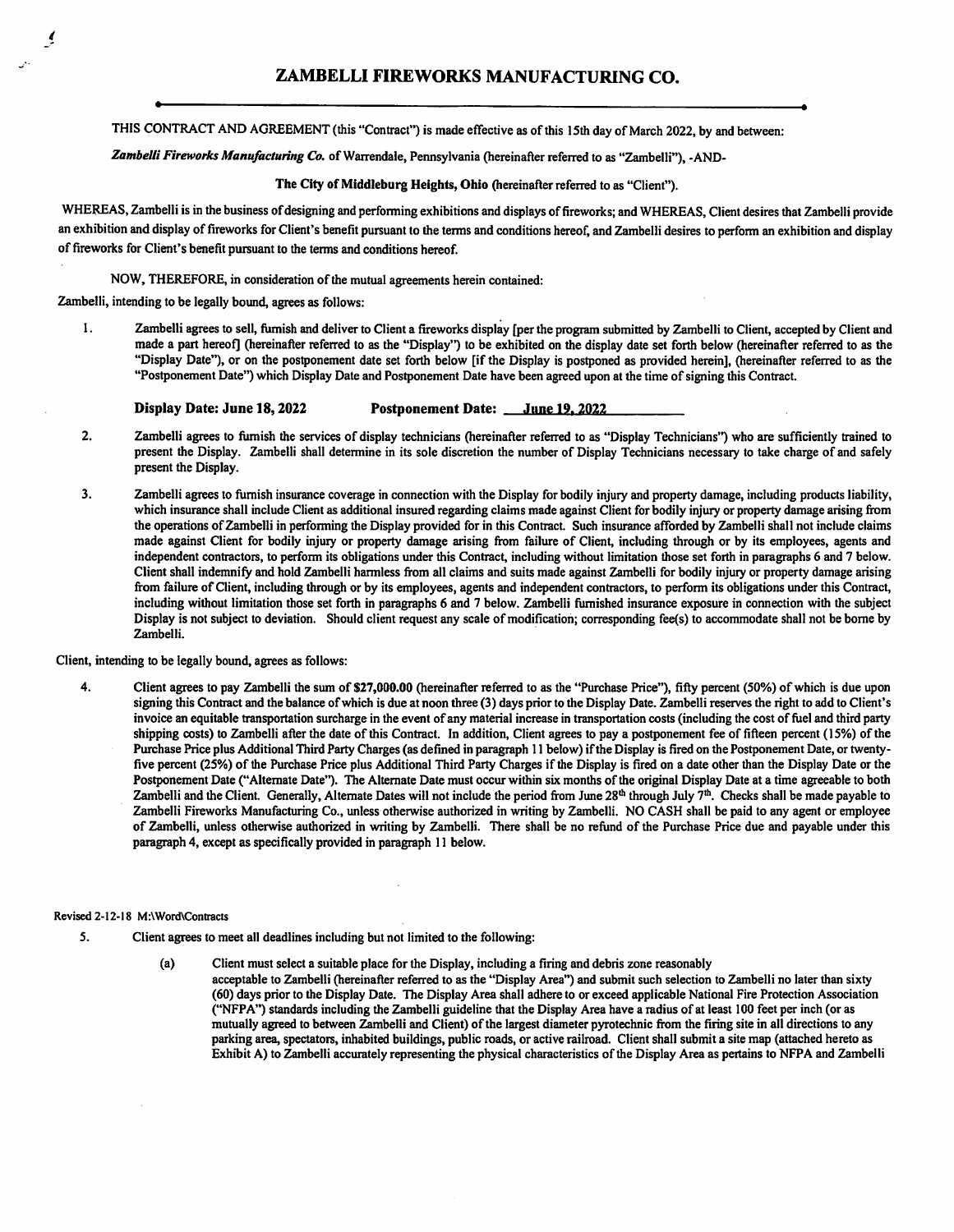guidelines. The content of the Display may be limited by the selection of the Display Area due to the requirement to provide sufficient safety zones.

- (b) Zambelli will secure all permits necessary for the Display as required, including but not limited to police, local, state and United States Coast Guard ("USCG") permits, and arrange for any security bonds or insurance as required by law. Client will assist Zambelli when appropriate in completing permit applications.
- If the Display is choreographed to music, the final selection of the music must be submitted to Zambelli by Client no later than ninety (90) days prior to the Display Date. (c)
- If, in its sole discretion, Client designates an area for members of the public to view the Display (hereinafter referred to as the "Spectator Area") or an area for vehicular parking (hereinafter referred to as the "Parking Area"), Client shall (a) ensure that the Spectator Area does not infringe on the Display Area, (b) have sole responsibility for ensuring that the terrain of the Spectator Area and any structures thereon, including but not limited to grandstands and bleachers are safe for use by spectators, (c) have sole responsibility for ensuring that the Parking Area is safe for use, (d) have sole responsibility to police, monitor and appropriately control spectator access to the Spectator Area and the Parking Area and police, monitor and appropriately control the behavior of persons in these areas. It is expressly agreed that Zambelli shall not inspect any area other than the Display Area, except to ensure that any Spectator or Parking Areas are outside the Display Area. 6.
- Prior to, during, and immediately following the Display, Client shall monitor the Display Area and will be solely responsible to keep all persons and property not authorized by Zambelli out of the Display Area and behind safety zone lines and limits. 7.
- Following the Display, Client shall be solely responsible for policing of the Display Area and for cleanup except as specifically provided in the 8. sentence immediately following. Zambelli shall be responsible for the removal of unexploded fireworks and the cleanup of material debris, the removal of frames, sets and lumber from the Discharge Area, and the refilling of holes created by Zambelli or on behalf of Zambelli within the Discharge Area.
- Client will include a direct reference to "Zambelli Fireworks" in all promotional material, including but not limited to event schedules; radio, television, newspaper and internet announcements; newspaper articles; and other media. 9.

The parties, intending to be legally bound, mutually agree as follows:

- It is agreed and understood by the parties hereto that should inclement weather prevent firing of the Display on the Display Date, as detennined by the Authority Having Jurisdiction (as defined in paragraph 14 below) or as reasonably determined by Zambelli, then the program shall be postponed and fired on the Postponement Date. If there is no Postponement Date and the Display is not fired on the Display Date, or if inclement weather prevents firing of the Display on the Postponement Date, as determined by the Authority Having Jurisdiction or as reasonably determined by Zambelli, the Display will be cancelled and Client will pay to Zambelli, 50% of the Purchase Price, less any Deposit paid prior to the Display Date. 10.
- 11. Client's cancellation of the Display will only be effective upon receipt by Zambelli of a written notice from an authorized person representing Client. In the event of cancellation of the Display, the parties agree as follows:
	- If Client cancels the Display more than sixty-one (61) days prior to the Display Date, Client agrees to pay Zambelli a cancellation fee equal to ten percent (10%) of the Purchase Price plus Additional Third Party Charges, as defined below. (a)
	- If Client cancels the Display from thirty-one (31) to sixty (60) days prior to the Display Date, Client agrees to pay Zambelli a cancellation fee equal to twenty percent (20%) of the Purchase Price plus Additional Third Party Charges, as defined below. (b)
	- If Client cancels the Display from five (5) to thirty (30) days prior to the Display Date, Client agrees to pay Zambelli a cancellation fee equal to thirty percent (30%) of the Purchase Price plus Additional Third Party Charges, as defined below. (c)
	- If Client cancels the Display less than five (5) days prior to the day of the Display, Client agrees to pay Zambelli a cancellation fee equal to fifty percent (50%) of the Purchase Price plus Additional Third Party Charges, as defined below. (d)
	- (e) "Additional Third Party Charges" shall mean all costs and expenses incurred by Zambelli and paid or payable to third parties in connection with the Display, including but not limited to security fees, permits and licensing fees and expenses, barge and tow expenses, and firewatch fees.
- 12. Zambelli reserves the exclusive right to make minor modifications and substitutions to the Display, provided that such changes are reasonable and necessary and do not materially, adversely affect price, time of delivery, functional character or performance of the Display.
- It shall be within Zambelli's and/or the Authority Having Jurisdiction's discretion to tenninate the firing of the Display if any unsafe or unsuitable condition is identified. If such condition is not corrected, Zambelli may cancel the Display without further liability to Client for such cancellation. 13.
- The parties agree to cooperate with the regulatory authorities having jurisdiction over the Display, including, but not limited to local fire and police departments, the Bureau of Alcohol, Tobacco, Firearms and Explosives, the Department of Transportation, the Department of Homeland Security, and the USCG (any such authority having jurisdiction over the Display is sometimes referred to herein as, the "Authority Having Jurisdiction"). 14.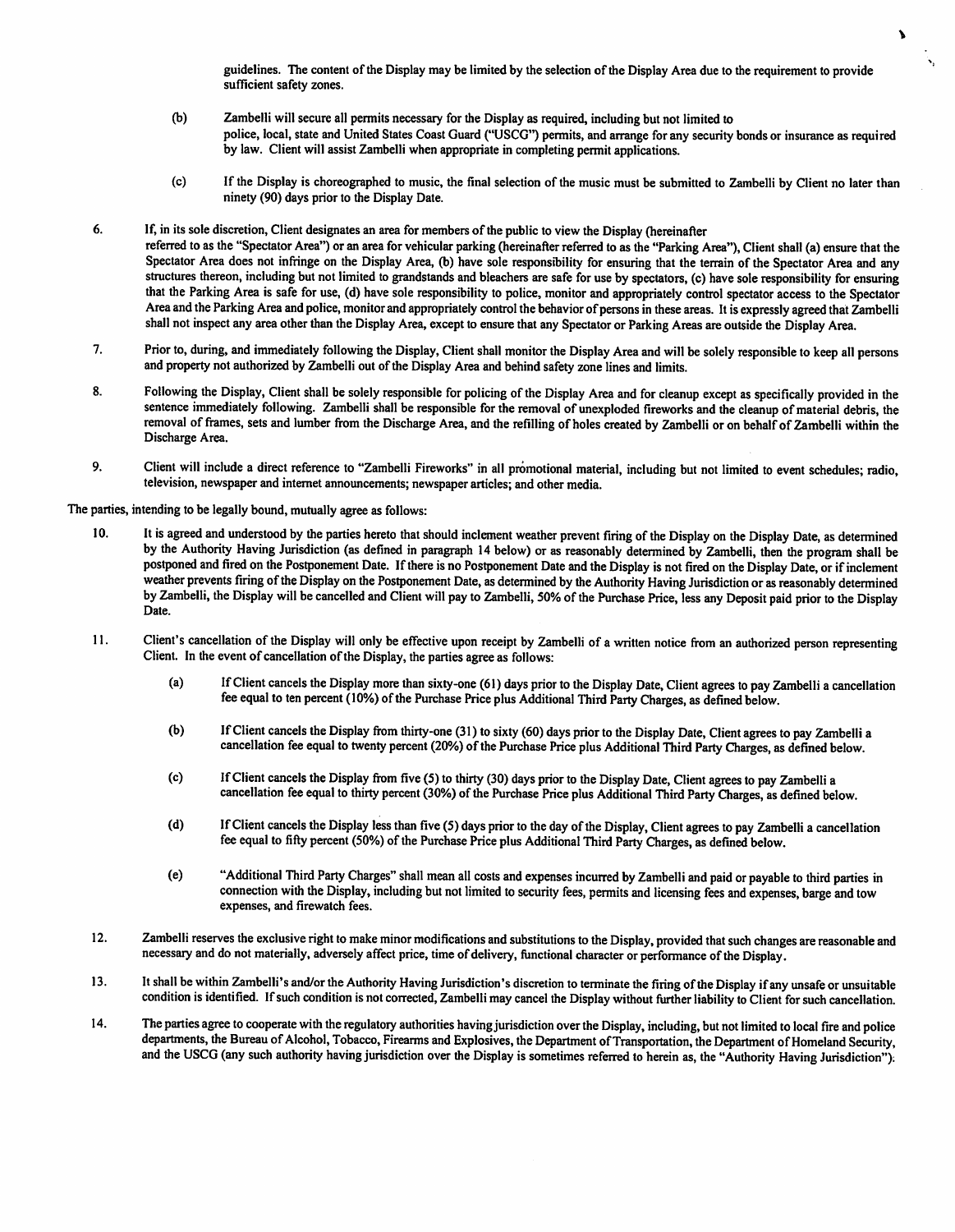The parties acknowledge that such governmental regulatory authorities having jurisdiction over the Display have the right to prohibit the Display until unsafe or unsuitable conditions are corrected.

- This contract shall be deemed made in the Commonwealth of Pennsylvania and shall be construed in accordance with the laws of the Commonwealth of Pennsylvania, excluding its conflict of law rules. The parties agree and consent to the jurisdiction of the courts of the Commonwealth of Pennsylvania and the Federal District Court for the Western District of Pennsylvania to decide all disputes regarding this Contract. 15.
- 16. If Client becomes bankrupt or insolvent, or if a petition in bankruptcy is filed by or against Client or if a receiver is appointed for Client, Zambelli may refuse to perfonn under this Contract and may tenninate this Contract without prejudice to the rights of Zambelli. If Client's financial condition becomes unsatisfactory to Zambelli, Zambelli may require that Client deposit the balance of the Purchase Price in escrow or provide sufficient proof of its ability to pay the balance of the Purchase Price.
- Except to the extent, if any, specifically provided to the contrary herein, in no event shall Zambelli be liable to Client for any indirect, special, consequential, incidental or punitive damages or lost profits, however caused and on any theory of liability (including negligence of any kind, strict liability or tort) arising in any way out of this contract, whether or not Zambelli has been advised of the possibility of damages. 17.
- If Client fails to pay the monies due under this Contract, Zambelli is entitled to recover the balance due plus interest at one and one-half percent (1 '/z %) per month on amounts past due sixty (60) days or more. Further, on balances outstanding one hundred twenty (120) days or more, Zambelli is entitled to recover the balance due, plus accrued interest, plus attorneys fees of ten percent (10%) of the amount past due, plus court costs, or, if less, the maximum amount pennitted by law. 18.
- This Contract shall not be construed to create a partnership or joint venture between the parties or persons mentioned herein. 19.
- Each party hereunder shall be excused for the period of delay in the performance of any of its obligations hereunder and shall not be liable for failure to perform or considered in default hereunder, when prevented from so performing by a cause or causes beyond its reasonable control, including but not limited to fire, stonn, earthquake, flood, drought, accident, explosion, operation malfunction, or interruption, strikes, lockouts, labor disputes, riots, war (whether or not declared or whether or not the United States is a member). Federal, state, municipal or other governmental legal restriction or limitation or compliance therewith, failure or delay of transportation, shortage of, 20.

or inability to obtain materials, supplies, equipment, fuel, power, labor or other operational necessity, interruption or curtailment of power supply, or act of God, nature or public enemy.

- This Contract constitutes the sole and entire understanding of the parties with respect to the matters contemplated hereby and supersedes and renders null and void all prior negotiations, representations, agreements and understandings (oral and written) between the parties with respect to such matters. No change or amendment may be made to this Contract except by an instrument in writing signed by each of the parties. 21.
- Notices, consents, requests or other communications required or pennitted to be given by either party pursuant to this Contract shall be given in writing by first class mail, postage prepaid addressed as follows: if to Zambelli, to the address set forth below; if to Client, to 1703 Mahoning Avenue NW, Warren, OH 44483. 22.
- This Contract may be executed in one or more counterparts, each of which shall be deemed to be an original but all of which together shall be deemed to be one and the same instmment. The exchange of copies of this Contract and of signature pages by facsimile transmission shall constitute effective execution and delivery of this Contract as to the parties and may be used in lieu of the original Contract for all purposes. This Contract and all the rights and powers granted by this Contract shall bind and inure to the benefit of the parties and their respective successors and assigns. 23.

24.

written.

IN WITNESS WHEREOF, we set our hands and seals to the agreement in duplicate the day and year first above

| <b>FOR Client:</b>            |              | <b>FOR: Zambelli Fireworks Manufacturing Co.</b>                                                                                                                                                            |                  |
|-------------------------------|--------------|-------------------------------------------------------------------------------------------------------------------------------------------------------------------------------------------------------------|------------------|
| $BY$ $-$                      | date         | BY                                                                                                                                                                                                          | date             |
| <b>Printed Name and Title</b> |              | <b>Printed Name and Title</b>                                                                                                                                                                               |                  |
|                               | 724-658-6611 | Please sign contract where indicated for Client and return all copies for final acceptance to:<br>Zambelli Fireworks Manufacturing Co.<br><b>120 Marshall Drive</b><br>Warrendale, PA 15086<br>800-245-0397 | FAX 724-658-8318 |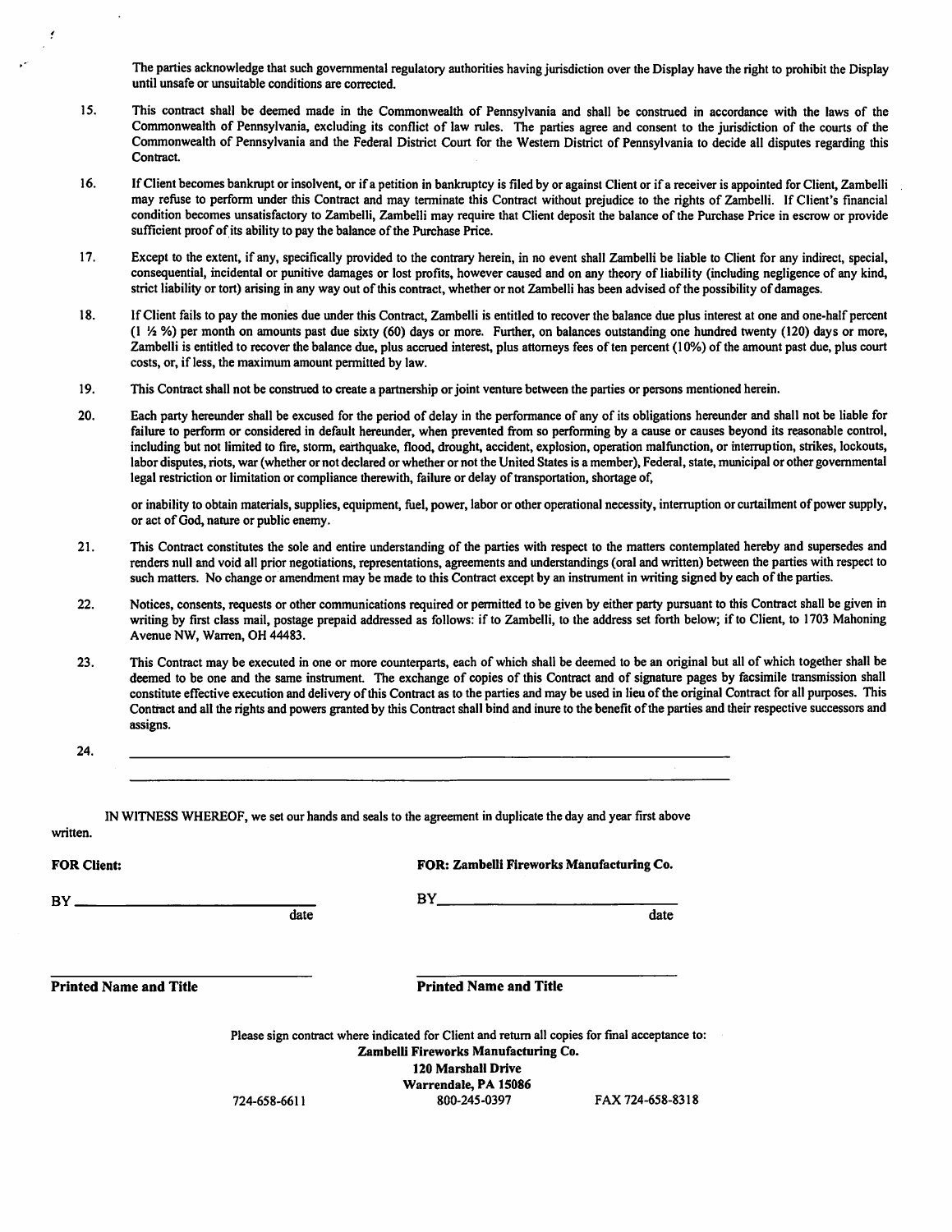### ZAMBELLI FIREWORKS MANUFACTURING CO.

### Contract Addendum

### COVID-19—Display Cancellation/Postponements

Because of continued uncertainty regarding COVID-19, Zambelli Fireworks will implement the following terms regarding 2022 displays:

- Per contract, a 2022 display, unless contracted otherwise, will require a 50% deposit.
- A COVID- caused cancellation prior to 30-days of a display will not result in the contractual cancellation/postponement fees identified in the contract,
	- o Exceptions include reimbursement for possible expenses (barge rental/truck rental etc.) that are communicated requiring a timelier notification as agreed between the customer and Project Manager,
	- o The deposit will be retained by Zambelli Fireworks to be used for either a 2022 postponement date or for a rescheduled display in 2023. If an exception is required, the Project Manager will work with the Client to resolve amicably.
- Cancellation WITHIN 30-days of the display date will revert to the terms of the original contract. Project Managers will work in a congenial manner to minimize the potential for these expenses including agreement to implement a 2022 or 2023 postponement. IF not possible, cancellation fees will be deducted from the deposit.
- Section 20 of the contract details the items that may require use of the force majeure exception from either party having to comply with other terms of the contract. For both parties, this addendum specifically recognizes that circumstances resulting from disruptions due to the Coronavirus pandemic are also potential force majeure items. This addendum is made effective as of the date of signature by both parties. All other terms and conditions of the current contract agreement shall apply to this addendum.

| <b>FOR: Client</b> |        | FOR: Zambelli Fireworks Manufacturing |  |
|--------------------|--------|---------------------------------------|--|
| BY                 |        | BY                                    |  |
|                    | (Date) | (Date)                                |  |
|                    |        |                                       |  |

Printed Name and Title **Printed Name and Title**